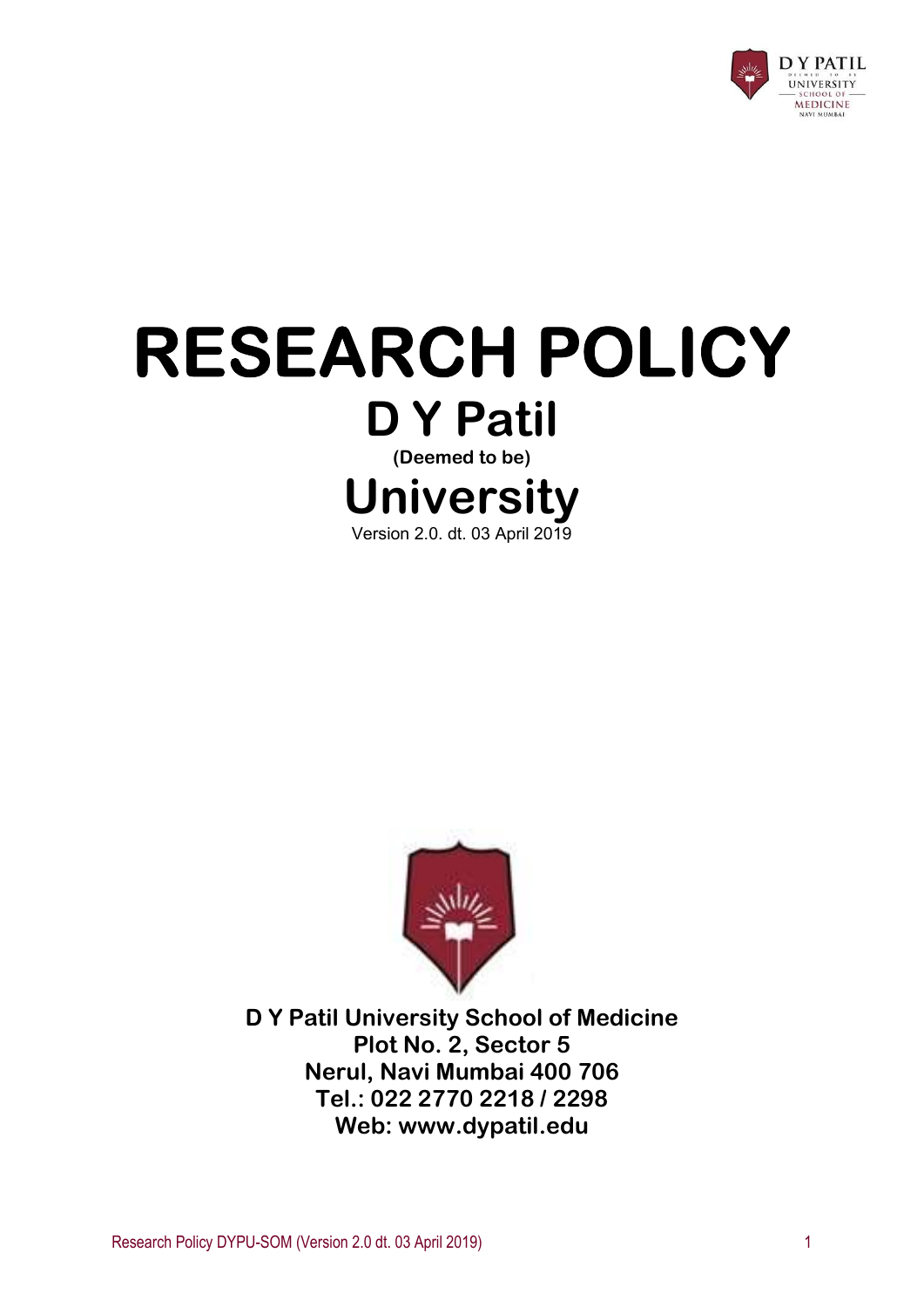

### CONTENTS

| 1  |      |                                                               |  |
|----|------|---------------------------------------------------------------|--|
| 2  |      |                                                               |  |
| 3  |      |                                                               |  |
| 4  |      |                                                               |  |
|    | 4.1  |                                                               |  |
|    | 4.2  |                                                               |  |
|    | 4.3  |                                                               |  |
|    | 4.4  |                                                               |  |
|    | 4.5  |                                                               |  |
|    | 4.6  |                                                               |  |
|    | 4.7  |                                                               |  |
|    | 4.8  |                                                               |  |
|    | 4.9  |                                                               |  |
| 5  |      |                                                               |  |
|    | 5.1  |                                                               |  |
|    | 5.2  |                                                               |  |
|    | 5.3  |                                                               |  |
| 6  |      |                                                               |  |
| 7  |      |                                                               |  |
| 8  |      | ETHICS IN RESEARCH (DATA INTEGRITY AND MANAGEMENT) 6          |  |
|    | 8.1  |                                                               |  |
| 9  |      |                                                               |  |
| 10 |      |                                                               |  |
| 11 |      |                                                               |  |
|    |      |                                                               |  |
|    | 12.1 |                                                               |  |
|    | 12.2 | Publication of Post-Graduate Dissertations and Ph.D Thesis  8 |  |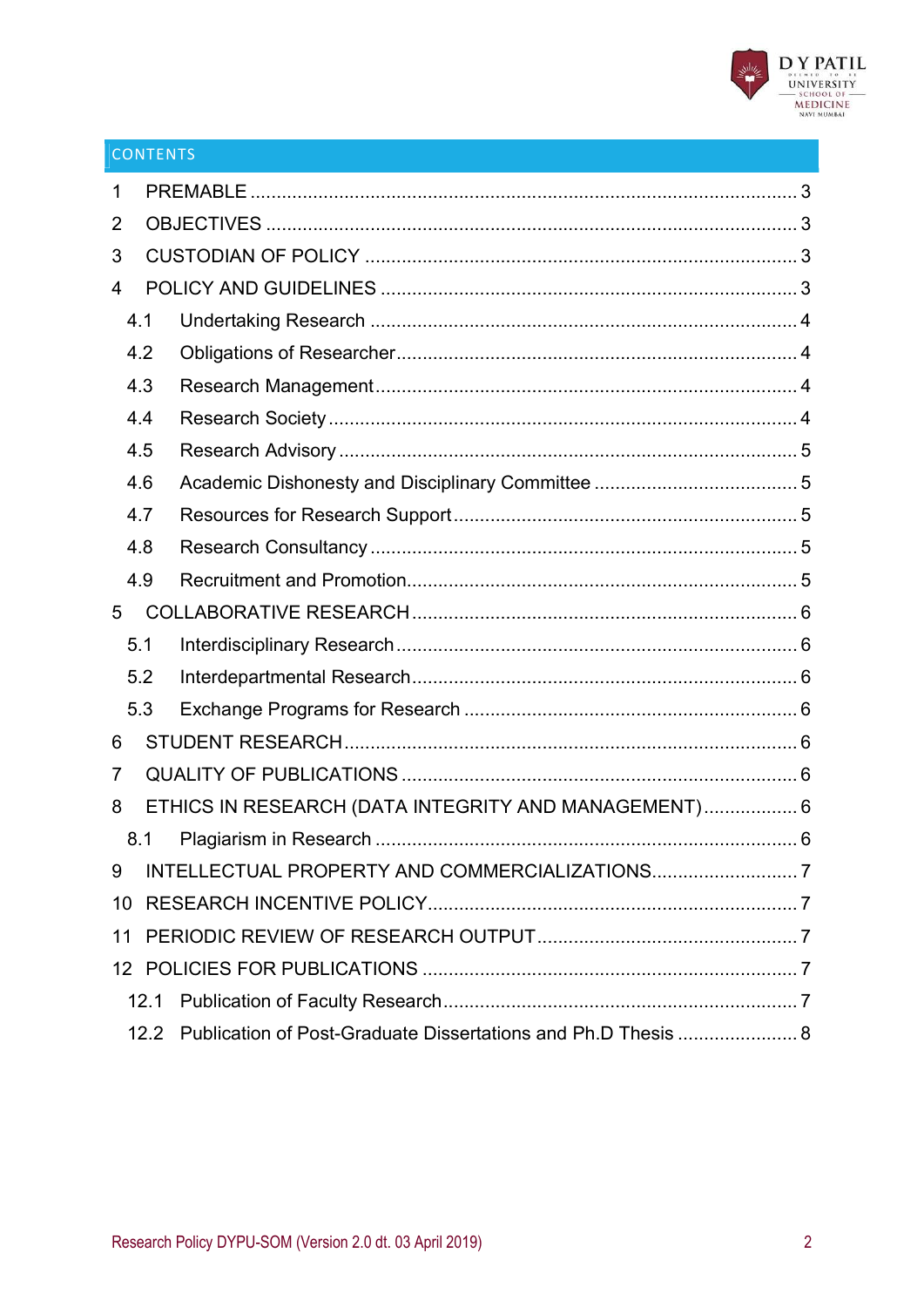

# 1 PREMABLE

Research is a serious academic activity with a set of objectives to explain or analyse or understand a problem or finding solution(s) for the problem(s) by adopting a systematic approach in collecting, organizing and analyzing the information relating to the problem.

Scientific research plays a great role in the University premises. Probably, the words research and University go hand in hand. This policy has been designed to sensitize, enhance and promote research at all the levels of the University set up.

The policy shall serve as an overall framework within which research activities may be carried out.

## 2 OBJECTIVES

This research and publication policy provide a broad framework to guide scholarly research with the following objectives:

- 1. To create and promote a culture of research among the faculty, students (graduate and post-graduate) and research scholars.
- 2. To identify research areas and specify research topics of academic, practical and socially relevant significance.
- 3. To enhance research sphere of the students (graduate and post-graduate) in order to make them ready for global platform of the knowledge.
- 4. To promote the innovations, patents and translational research in healthcare.
- 5. To organize seminars / symposia / workshops / conferences on research topics and training programmes in research methodology.
- 6. To ensure quality, integrity and ethics in research.
- 7. To facilitate and guide for publication of reports submitted by the research scholars.
- 8. To promote publication of research findings in quality journals indexed in PubMed / Scopus / Web of Science / WHO or other indices having good impact factor and in appropriate media.
- 9. To create a knowledge pool and research idea library within University premises.
- 10. To bring about an annual/periodic compendium of abstracts/papers presented by the staff and students in various seminars / conferences / workshops.
- 11. To serve as a facilitator providing professional guidance, technical support and recommendation for financial assistance.
- 12. To promote interdisciplinary collaborations and partnerships in the departments and institutions both nationally and globally.

# 3 CUSTODIAN OF POLICY

The implementation and updating of Research Policy shall be carried out by the Vice-Chancellor of the University and Dean, D Y Patil School of Medicine, Navi Mumbai.

The Research Policy shall have a research advisory body (Research Society) to function under the Dean and administration, to assist and advise in matters related to research within the institute.

## 4 POLICY AND GUIDELINES

Research Policy DYPU-SOM (Version 2.0 dt. 03 April 2019) 3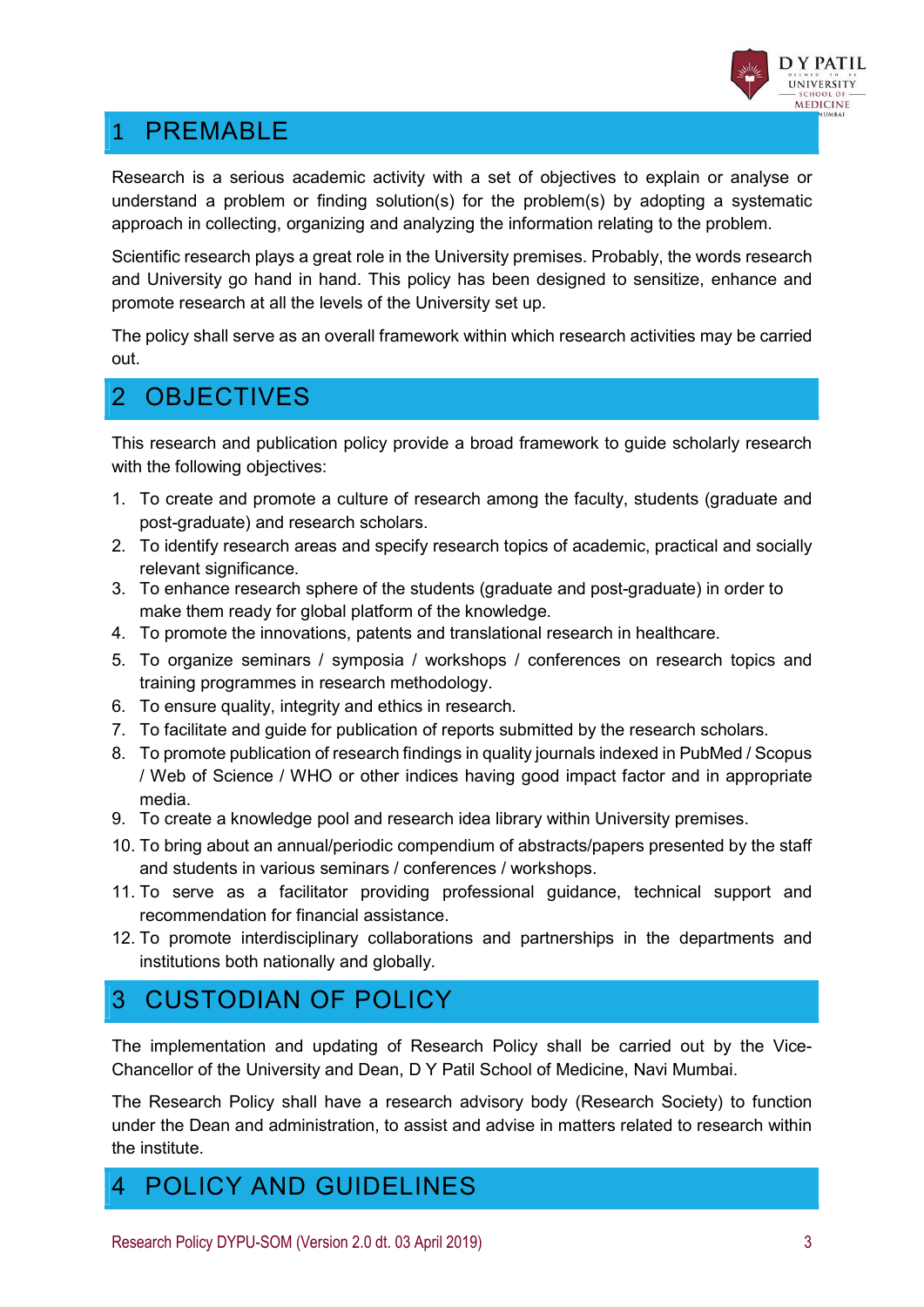

#### 4.1 Undertaking Research

Faculty members of departments of D Y Patil School of Medicine and Hospital are expected to undertake research, leading to quality publications, presentations in National / International conferences of repute, generation of Intellectual property with potential for commercialization, socially useful outcome and other similar research activity.

### 4.2 Obligations of Researcher

All researcher involving in biomedical research shall comply with the ethical principles set forth in the Declaration of Helsinki, Ethical Guidelines for Biomedical Research on Human Subjects laid down by the Indian Council of Medical Research (ICMR), and the principles of Good Clinical Practice (GCP). Favourable approval from the Institutional Ethics Committee (IEC) need to be obtained before starting any study related procedures in human participants.

All research involving new drugs shall be followed as per the "New Drugs and Clinical trials Rules, 2019" of the Drugs and Cosmetics Act, 1940 (23 of 1940).

The researcher is required to register all clinical studies involving new drugs with the clinical trials registry of India on www.ctri.nic.in as per the Drugs and Cosmetics Rules.

Obligations of faculty and researchers (including post-graduate and Ph.D researchers) research output will be considered one of the criteria for faculty recruitment and promotion along with other academic responsibilities.

#### 4.3 Research Management

Overall management of research activities may be coordinated by Institutional Review Board (IRB) appointed by the Dean and under guidance of the of the Vice-Chancellor of the University.

IRB shall be responsible for overall functioning of research activities within the institute.

Each department research activities will be coordinated by head of the department (HOD) or the nominations from the department.

#### 4.4 Research Society

A Research Society of the D Y Patil University School of Medicine shall be constituted and registered with the applicable regulatory / legal bodies of the state / central government.

The main objectives of the research society shall be:

- 1. Promote research by faculty and students of the institute.
- 2. Promote research collaboration with external agencies and organizations.
- 3. Organization of working groups and research groups.
- 4. Provide support to academics and research students in pursuing research excellence.
- 5. Assistance in education and training programmes.
- 6. Advance knowledge in academia and transfer knowledge to the relevant stakeholders.
- 7. Conduct annual conference of the institute to facilitate research communication.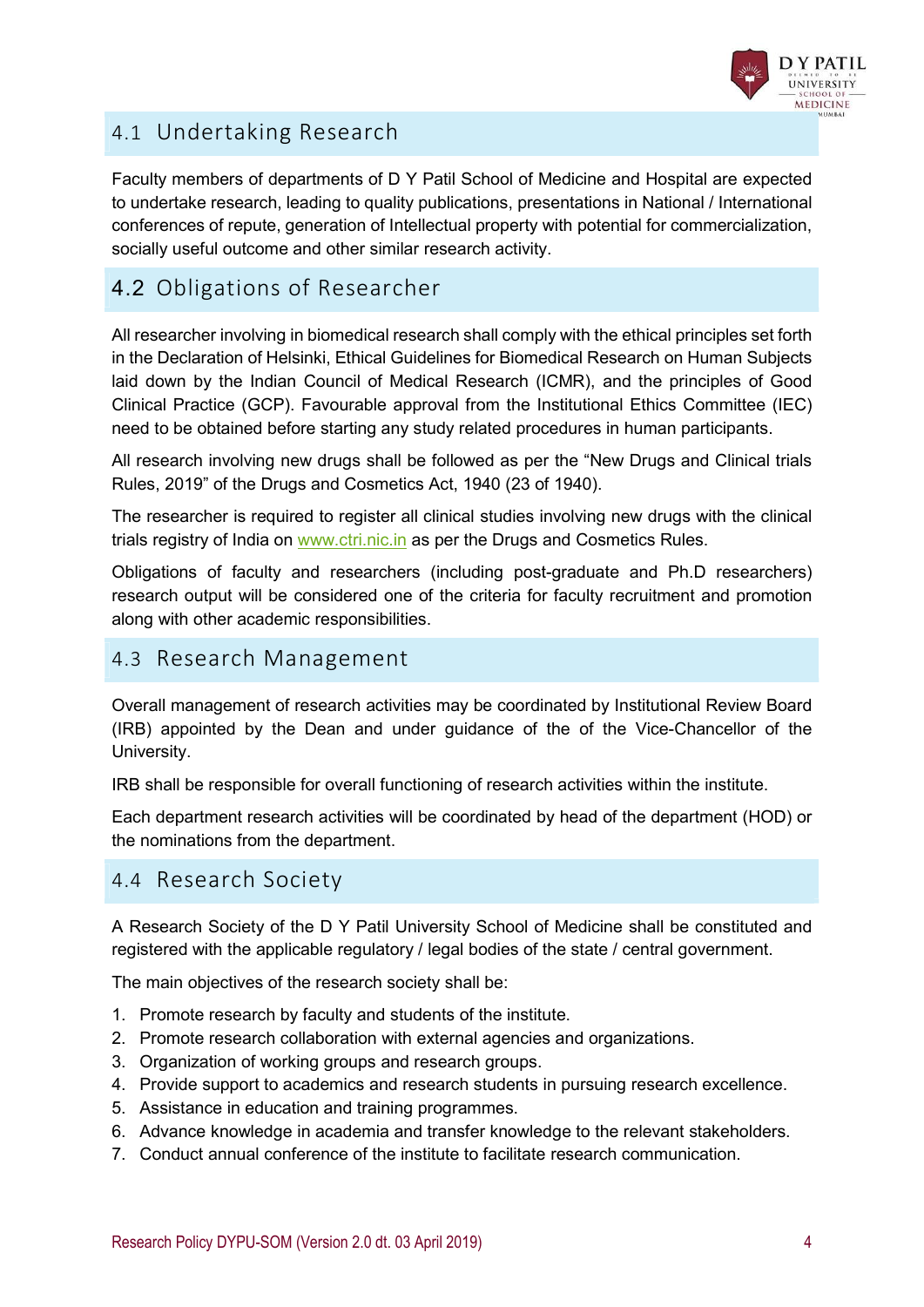

- 8. Publish an official Scientific Journal of the research society of the institute to help research communication.
- 9. Publish relevant newsletter in various specialities.
- 10. Disseminate research outputs scientifically, rigorously, and ethically and to ensure that the outputs carry practical impact and meaningfulness to the target populations.

#### 4.5 Research Advisory

All the research projects shall be routed through the Research Society.

The funds for all sponsored/funded projects shall be routed through the research society with 10% amount of the total research fund as institutional overhead charges.

#### 4.6 Academic Dishonesty and Disciplinary Committee

It is expected that each member involved in research – faculty, researchers and postgraduate researchers - will adhere to highest ethical standards of conduct.

Highest ethical standards of conduct include data integrity, adhering to ethical guidelines, given from time to time, for carrying out research.

Each faculty member and researcher shall follow academic honesty in his/her research work. Faculty and researchers shall be careful not to fall prey to academic dishonesty.

A disciplinary committee, on instruction of the Dean, D Y Patil School of Medicine, Navi Mumbai, shall be formed in order to carry out inquiry when academic dishonesty is reported against an individual/group. Suitable disciplinary action may be initiated, if found guilty, against such individual/group.

#### 4.7 Resources for Research Support

The institute and the University provide intramural funding through seed money based on the quality and impact or research.

University will extend facility by supporting publication charges, where manuscripts are communicated to quality journals. Such requests will be scrutinized through an Institutional Review Board (IRB) appointed by the Dean.

The institution shall facilitate awareness regarding potential funding.

The institution may also provide additional manpower in departments with higher research intensity and research output, depending on specific justifiable requirements while adhering to regulations of statutory agencies.

#### 4.8 Research Consultancy

University encourages its faculty to undertake consultancy project from the industry and academia. Research consultancy from health care industry, technical industry and food industry is encouraged. Proposal of the research consultancy shall be reviewed by the Research Society.

#### 4.9 Recruitment and Promotion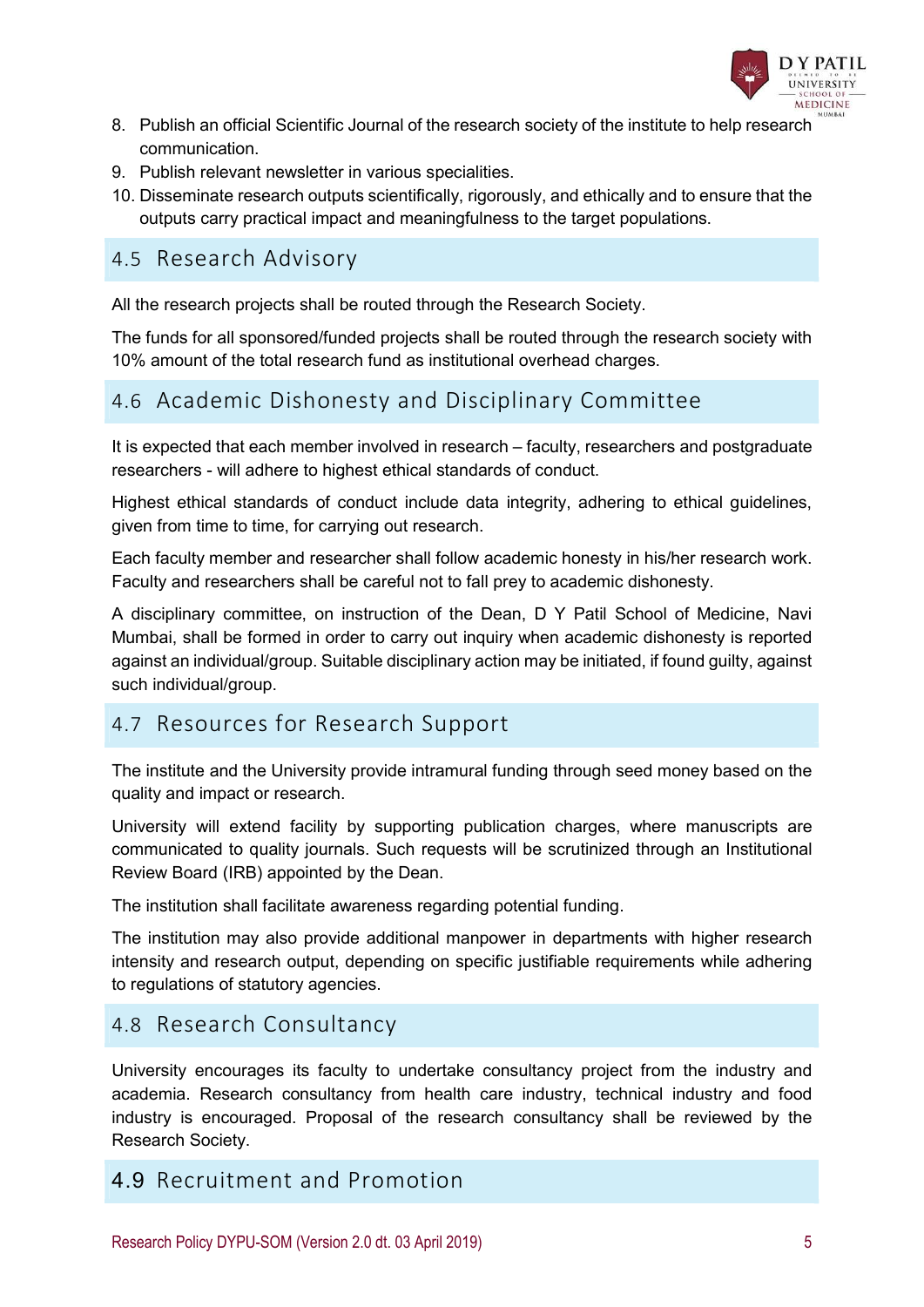

The institute shall recruit such faculty members and researchers who have demonstrable/demonstrated capability in research. Faculty promotion may significantly depend on research undertaken.

The quality of research output, especially research publications, may be assessed on the established yardsticks such as Impact Factor (IF) and which will be revised from time-to-time as appropriate.

# 5 COLLABORATIVE RESEARCH

### 5.1 Interdisciplinary Research

Interdisciplinary Research shall be promoted with national and international agencies and organizations. This may include both government, non-government organizations and universities.

#### 5.2 Interdepartmental Research

Interdepartmental research to be promoted across all departments to facilitate high impact research and generate funds.

#### 5.3 Exchange Programs for Research

Exchange programs for research by faculty and students shall be promoted and supported by the university.

# 6 STUDENT RESEARCH

To enhance quality research output, student mentorship / internship shall be facilitated to encourage undergraduate / postgraduate students to pursue research activities leading to tangible output.

# 7 QUALITY OF PUBLICATIONS

The research carried put in university system should be of good quality adhering to highest standards of ethics. In order to recognize the research contribution, institute encourages publications in journals indexed in PubMed / Scopus / Web of Science / Copernicus.

Institute may revise such policy as deemed necessary in future based on the applicable regulatory and research framework.

# 8 ETHICS IN RESEARCH (DATA INTEGRITY AND MANAGEMENT)

All research involving human participation need to be reviewed and approved by the Institutional Ethics Committee (IEC) of D Y Patil Medical College, Hospital and Research **Center** 

#### 8.1 Plagiarism in Research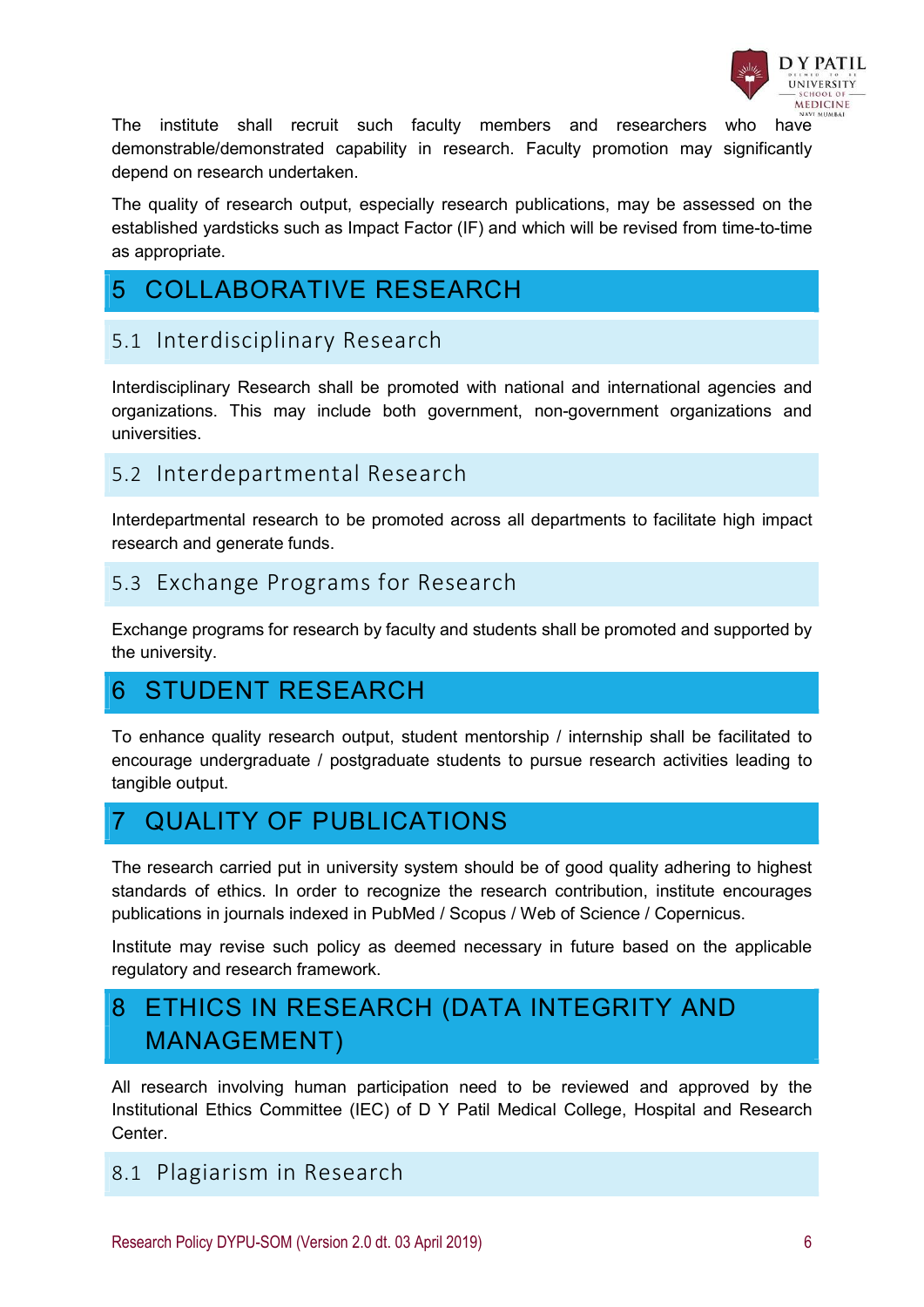

Plagiarism in research shall be unacceptable and discouraged at all levels. The Research Society, the institution and the University Research Cell shall ensure the integrity and ethics in research.

- Level 0: Similarities up to 10% Minor similarities, no penalty.
- Level 1: Similarities above 10% to 40% Researcher shall be asked to submit a revised script within a stipulated time.
- Level 2: Similarities above 40% to 60% Such researcher shall be debarred from submitting a revised script within a stipulated time.
- Level 3: Similarities above 60% Such researcher shall be subjected to disciplinary action.

# 9 INTELLECTUAL PROPERTY AND COMMERCIALIZATIONS

Please refer to Intellectual Property Policy of the Institute/University.

All the faculties and students are encouraged to conduct innovative research and the Institution and University shall support the faculty and students to file their patents. All patent filling expenses are taken care by the institution and/or University.

# 10 RESEARCH INCENTIVE POLICY

Revised research incentive policy to be implemented as revised from time to time.

University and institution have provision of giving incentives for outstanding research projects. Incentives are given in the form of monitory benefits, awards, prizes or promotions.

Incentives shall be given based on the recommendation of the research society.

## 11 PERIODIC REVIEW OF RESEARCH OUTPUT

Periodic review of research output shall be carried out by the Institutional Review Board (IRB) and provide such information to Office of VC and head of institution periodically (preferably 6 monthly) for assessment and required corrective actions, if any.

## 12 POLICIES FOR PUBLICATIONS

Institute affiliation in the publication must be D Y Patil School of Medicine.

Applicable only for papers published in Science Citation Index (SCI) Journals and journals indexed in PubMed/Scopus/Web of Science/Copernicus.

Faculties are asked to publish joint research papers with experts from other institutions / **industries** 

Support for Plagiarism check and manuscript formatting / development shall be provided as appropriate by the institute.

#### 12.1Publication of Faculty Research